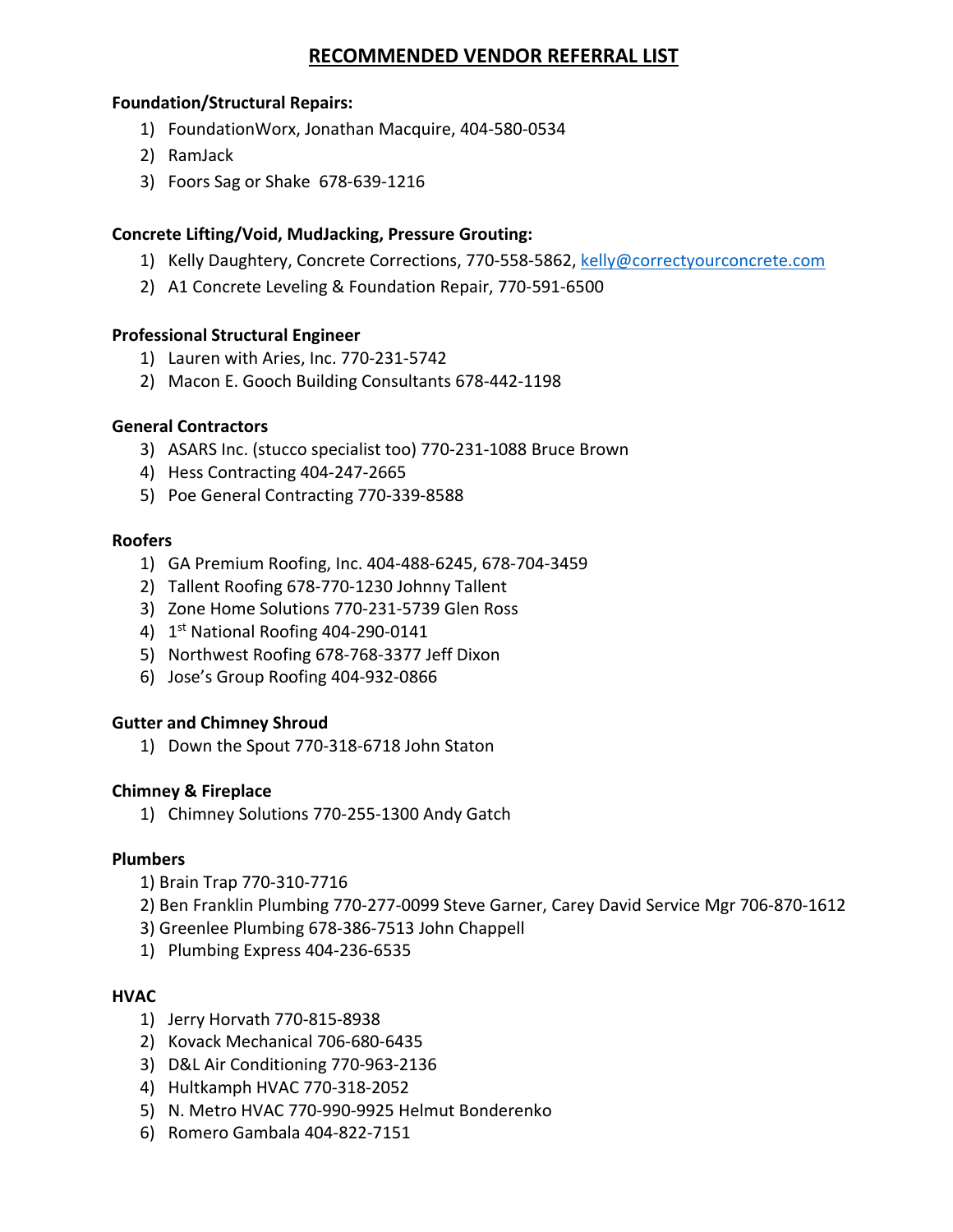### **Electricians**

- 1) Terry Stigler 678‐794‐0797
- 2) Jeff Knowles, jeffknowleselectric@gmail.com, 678‐251‐7767
- 3) HD Electric 770‐235‐8881 David Heard

### **Renovations/Handyman (also can handle most small plumbing jobs and tile jobs):**

- 1) Josh Varnado, varnadoremodeling@gmail.com, 678-773-9157
- 2) Robert Gulick 404‐606‐0796
- 3) Alin Maistru 707‐885‐0874

### **Paint & Remodeling/Handyman Contractors**

- 1) Caesar's 404‐279‐2815
- 2) Impression Painting 678‐464‐2494 Victor Avalos
- 3) Nicolas Tolentina 404‐423‐3530
- 4) Casique Painting 678‐508‐7378 Francisco Casique

## **Shiplap/Barn Doors/Built‐Ins/Carpentry:**

1) Scott Holloway, scott@electricavenueinc.com, 404-993-6364

### **Referral Lock & Key**

1) Dick Ashe 404‐456‐8959

### **Window/Glass Repair Contractors**

- 2) Randy Wheeler, 678‐247‐4019
- 3) Peach State Windows: 678‐756‐4452
- 4) Glass Doctor (Beaver Ruin Road) 770‐925‐2112

### **Blinds**

1) Budget Blinds 770‐831‐8114 Sean Brandenburg

### **Insulation and Sealing Air Openings**

1) Arbor Insulation 404‐348‐8932

### **Flooring**

2) Britt's Flooring 770‐982‐2808

### **Mold Remediation**

- 1) No Mold Atlanta 678‐414‐0456 Dan Ortega
- 2) ServPro 706‐549‐3366

### **Radon Remediation**

- 1) Bill Sheeler 404‐791‐8163
- 2) Southern Radon Reduction 404‐944‐3553
- 3) Tom Stephenson 404‐323‐1494
- 4) S.W.A.T. Environmental 770‐394‐5655
- 5) Southern Radon Reduction 404‐944‐3553 Matt Koch 404‐514‐2964